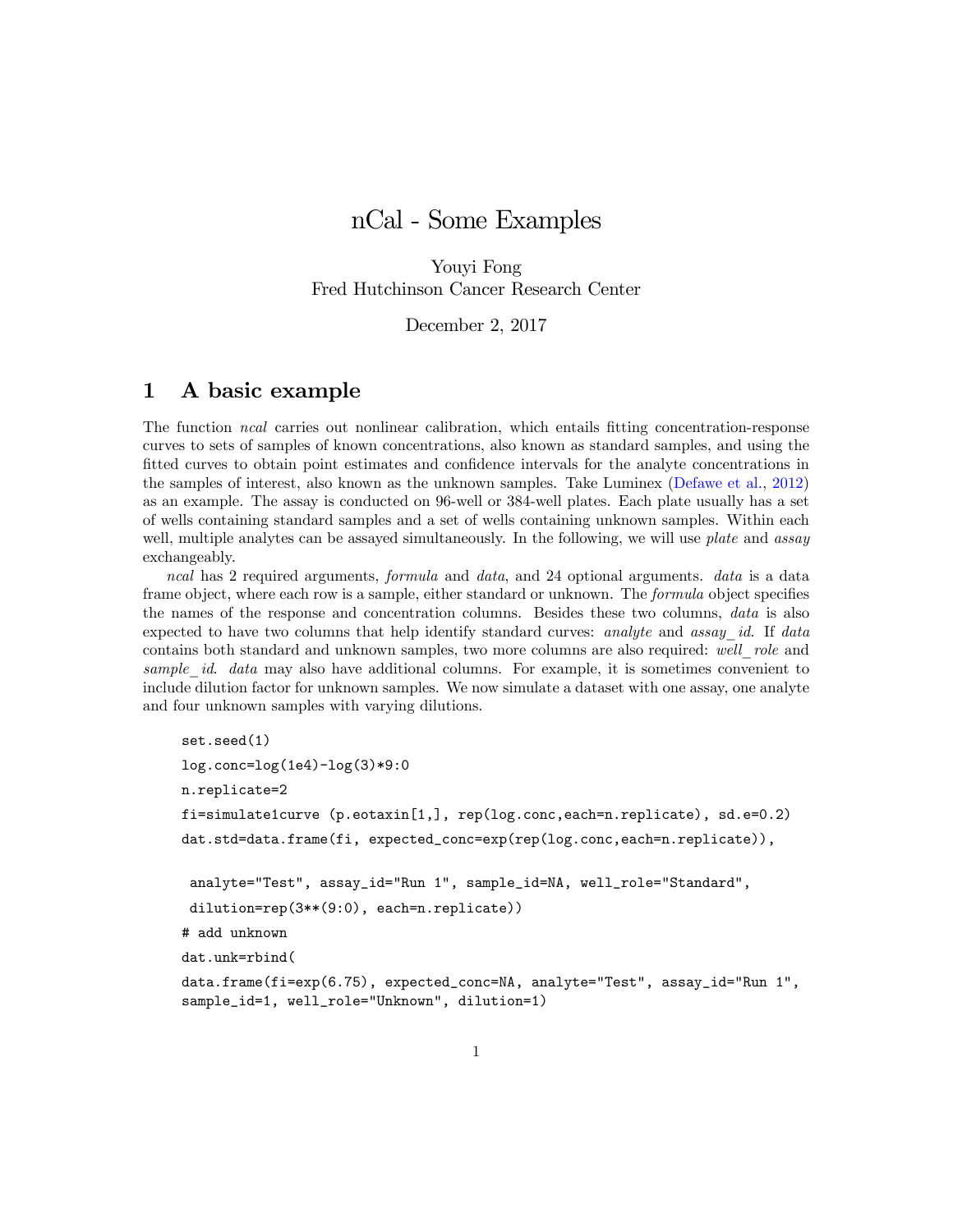```
, data.frame(fi=exp(6.70), expected_conc=NA, analyte="Test", assay_id="Run
1", sample_id=2, well_role="Unknown", dilution=1)
, data.frame(fi=exp(3), expected_conc=NA, analyte="Test", assay_id="Run 1",
sample_id=3, well_role="Unknown", dilution=1)
, data.frame(fi=exp(4.4), expected_conc=NA, analyte="Test", assay_id="Run
1", sample_id=4, well_role="Unknown", dilution=10)
)
dat=rbind(dat.std, dat.unk)
```
ncal provides access to two curve-fitting engines, drm and bcrm. To use drm to fit curves separately for each assay, simply call *ncal* with mostly default parameters.

res.drm = ncal(log(fi)~expected\_conc, dat, return.fits = TRUE)

ncal returns a data frame, each row of which corresponds to one unknown sample.

```
res.drm
## fi expected_conc analyte assay_id sample_id well_role dilution est.log.conc
se
## 1 854.06 NA Test Run 1 1 Unknown 1 3.940 0.1623
## 2 812.41 NA Test Run 1 2 Unknown 1 3.902 0.1628
## 3 20.09 NA Test Run 1 3 Unknown 1 -1.370 Inf
## 4 81.45 NA Test Run 1 4 Unknown 10 1.815 9.7521
## est.conc lb.conc ub.conc
## 1 51.419 3.639e+01 7.266e+01
## 2 49.494 3.498e+01 7.002e+01
## 3 0.254 0.000e+00 Inf
## 4 6.142 5.767e-09 6.541e+09
```
The curve fit object is not returned by default, but can be returned as an attribute of the return data frame when return.fits is set to TRUE.

fit.drm=attr(res.drm, "fits")[[1]]

ncal also creates a four-panel plot (Figure [1\)](#page-2-0) for each assay by default. The upper left panel shows the standard samples data and the Ötted curve. The upper right panel is similar to the upper left panel, but adds a set of points representing the samples of interest. The lower left panel shows the estimated variance of the estimated concentrations as functions of the estimated concentration [\(Fong et al.,](#page-5-1) [2013;](#page-5-1) [Cumberland et al.,](#page-5-2) [2015\)](#page-5-2). The lower right panel shows the coefficient of variation (CV) as a function of the estimated concentration. The limits of quantification (LOQ) are defined as the estimated concentrations at which the percent CV equals 20.

To use *bcrm* to fit a robust Bayesian hierarchical model [\(Fong et al.,](#page-5-3) [2012\)](#page-5-3), simply pass  $bcm. fit = TRUE$  to ncal. (Proper installation of JAGS and the R package rjags are required.)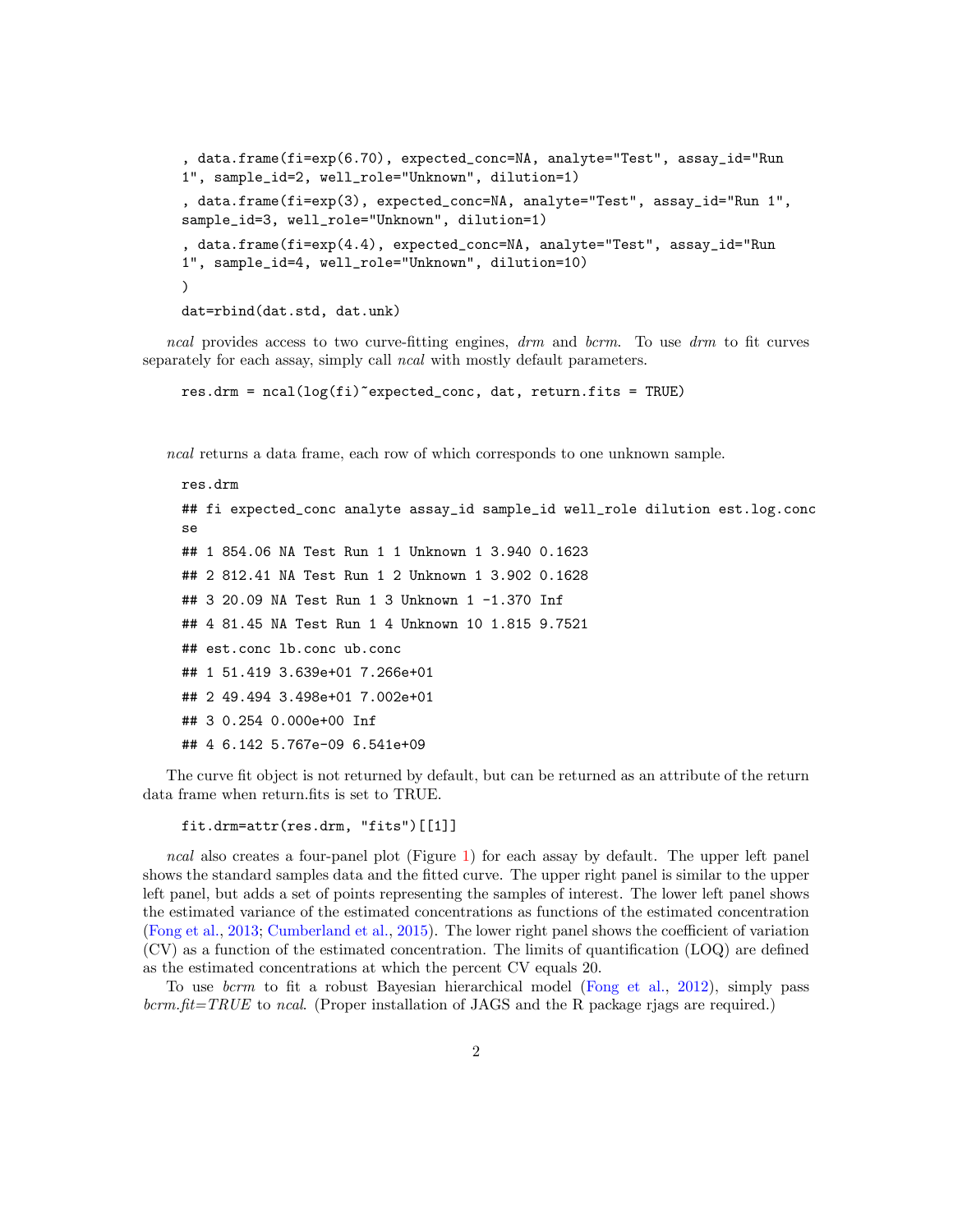

<span id="page-2-0"></span>Figure 1: ncal graphical output, drm fit.

```
res.bcrm = ncal(log(fi)~expected_conc, dat, bcrm.fit=T, return.fits = TRUE,
bcrm.model="norm", control.jags=list(n.iter=5e3))
fit.bcrm=attr(res.bcrm, "fits")
```
The behavior of *ncal* is the same as when  $drm$  is used as the curve-fitting engine. For this example, the two curve fitting methods produce similar results. This can seen by comparing the two graphical outputs in Figure [1](#page-2-0) and Figure [2,](#page-3-0) or by comparing the estimate concentrations and the associated uncertainty of the unknown samples, or by comparing the estimated parameters of the Öve-parameter logistic curves and the associated uncertainty.

```
rbind(cla2gh(coef(fit.drm)), coef(fit.bcrm))
rbind(sqrt(diag(vcov(fit.drm))), sqrt(diag(vcov(fit.bcrm, type="classical"))))
```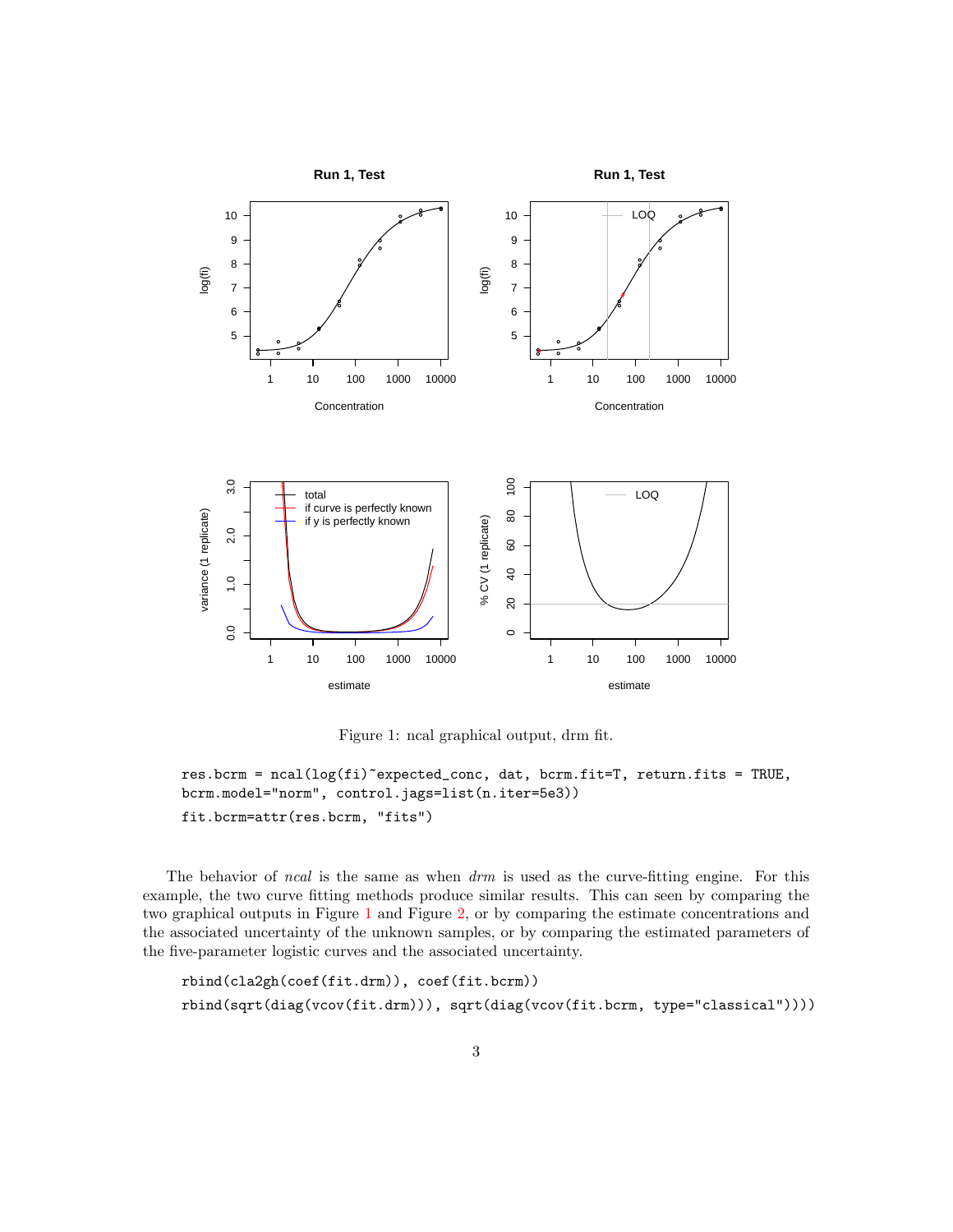

<span id="page-3-0"></span>Figure 2: ncal graphical output, bcrm fit.

Given a fitted curve, the analyte concentrations of new unknown samples can be estimated via  $getConc$  by passing it the fit object and the observed responses.

getConc(fit.bcrm, c(5.7,6.3))

## 2 Borrowing information across multiple assays

In a real application, multiple plates often need to be run in a stretch of days or weeks because all unknown samples can not fit in a single assay. In some cases, it is worth borrowing information across standard curves for the same analyte. We now use a real dataset to illustrate this. The dataset, hier.model.ex.2, is part of the *ncal* package. In [Fong et al.](#page-5-1) [\(2013\)](#page-5-1), the first four assays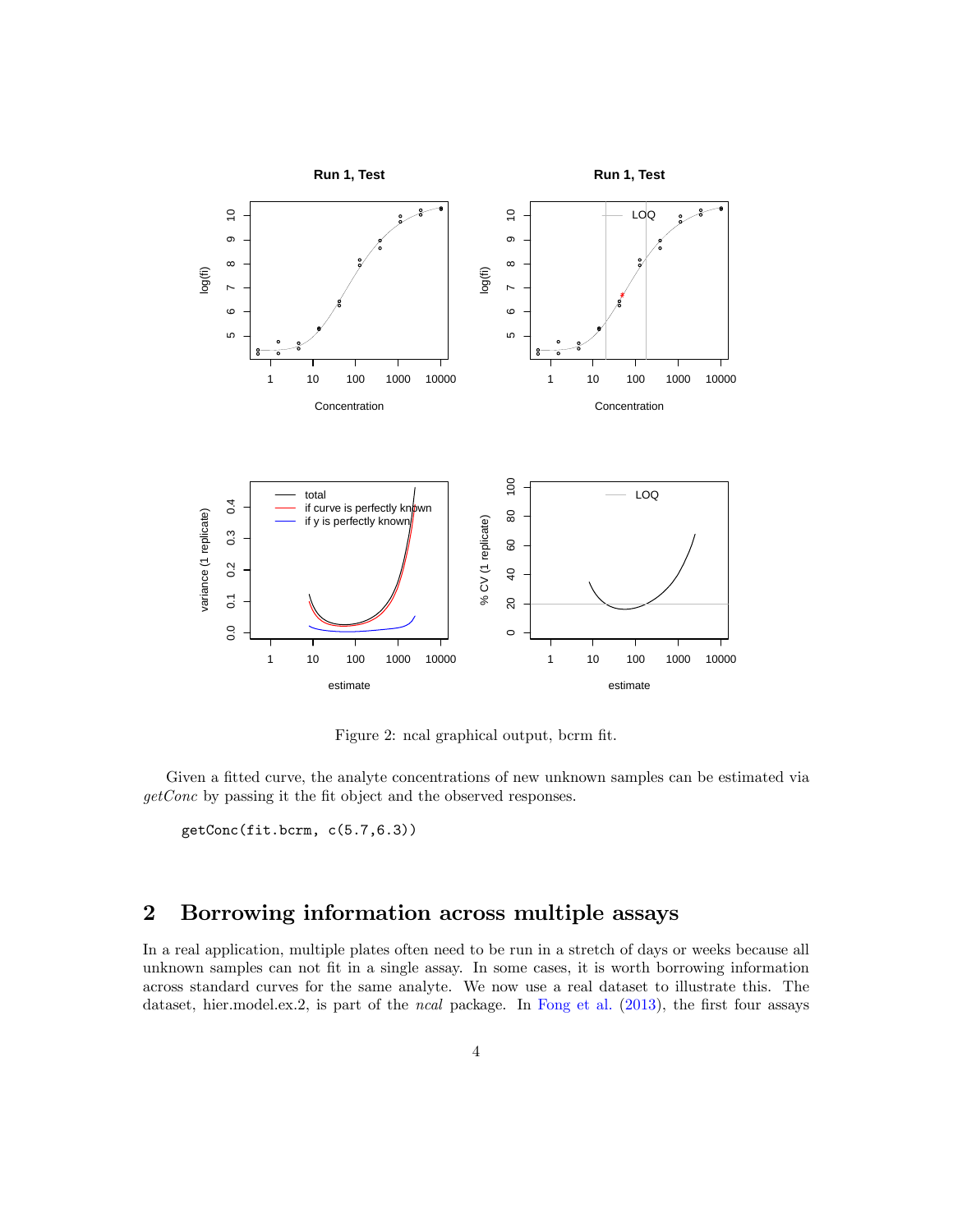are used as illustration due to space limit. To be consistent, we use four assays here as well. We first fit a Bayesian robust random effects model [\(Fong et al.,](#page-5-3)  $2012$ ) for the four assays. We choose the error.model to be gh  $t_4$ , which means the g-h parameterization is used [\(Richards,](#page-5-4) [1959;](#page-5-4) [Fong](#page-5-3) [et al.,](#page-5-3) [2012\)](#page-5-3) and the Student's t distribution with 4 degrees of freedom is assumed as the error distribution. Ideally we would like to collect  $10<sup>5</sup>$  posterior samples, but to reduce the time it takes to compile this vignette, we only run  $10^4$  iterations. The printed message about residuals hints at an outliers problem.

```
dat=subset(hier.model.ex.2, assay_id %in% paste("Run",1:4))
fit.bcrm=bcrm(log(fi)~expected_conc, dat, error.model="t4", prior="cytokine",
n.iter=1e4)
```
We will extract the curve fit for each assay from  $\hat{t}t$ , becausing get. single.  $\hat{t}t$  and plot it together with the robust  $d\mathbf{r}$  fit. In addition, we will plot curves fitted using one of the popular commercial softwares, Graphpad Prism, with robust option.

```
# parameters from Prism fits
prism.1 = c("c"=1.596,"d"=10.28,"f"=0.7202,"b"=-0.8815,"e"=10^((1.597+
      1/0.8815*log10(2**(1/0.7202)-1))) )
prism.2 = c("c" = 1.350, "d" = 11.32, "f" = 8.640e+010, "b" = -0.3452, "e" = 10^(1.485+)1/0.3452*log10(2**(1/8.640e+010)-1))) )
prism.3 = c("c" = 1.333," d" = 10.23," f" = 0.7366," b" = -0.8502," e" = 10^(1.526+1/0.8502*log10(2**(1/0.7366)-1))) )
prism.4 = c("c" = 1.580, "d" = 10.37, "f" = 1.694, "b" = -0.6639, "e" = 10^((1.530+1/0.6639*log10(2**(1/1.694)-1))) )
prism=rbind(prism.1,prism.2,prism.3,prism.4)
# start plotting
par(mfrow=c(2,2))for (i in 1:4) {
 assay.id=paste("Run", i)
 # fit drm model
 fit.drm = drm.fit(log(fi)~expected_conc, data=dat[dat$assay_id==assay.id,],
robust="median")
 plot(fit.drm, type="all", col="black", main=assay.id, lty=2)
 plot(get.single.fit(fit.bcrm, assay.id), add=T, log="x", col=1)
 # plot Prism fit
 xx=exp(seq(log(0.51),log(1e4),length=100))
 lines(xx, FivePL.x(xx,prism[i,]), type="l", lty=1, col="darkgray")
 legend(x="bottomright",legend=c("Prism, robust","drm, median","bcrm, t4"),lty=c(1,2,1),
```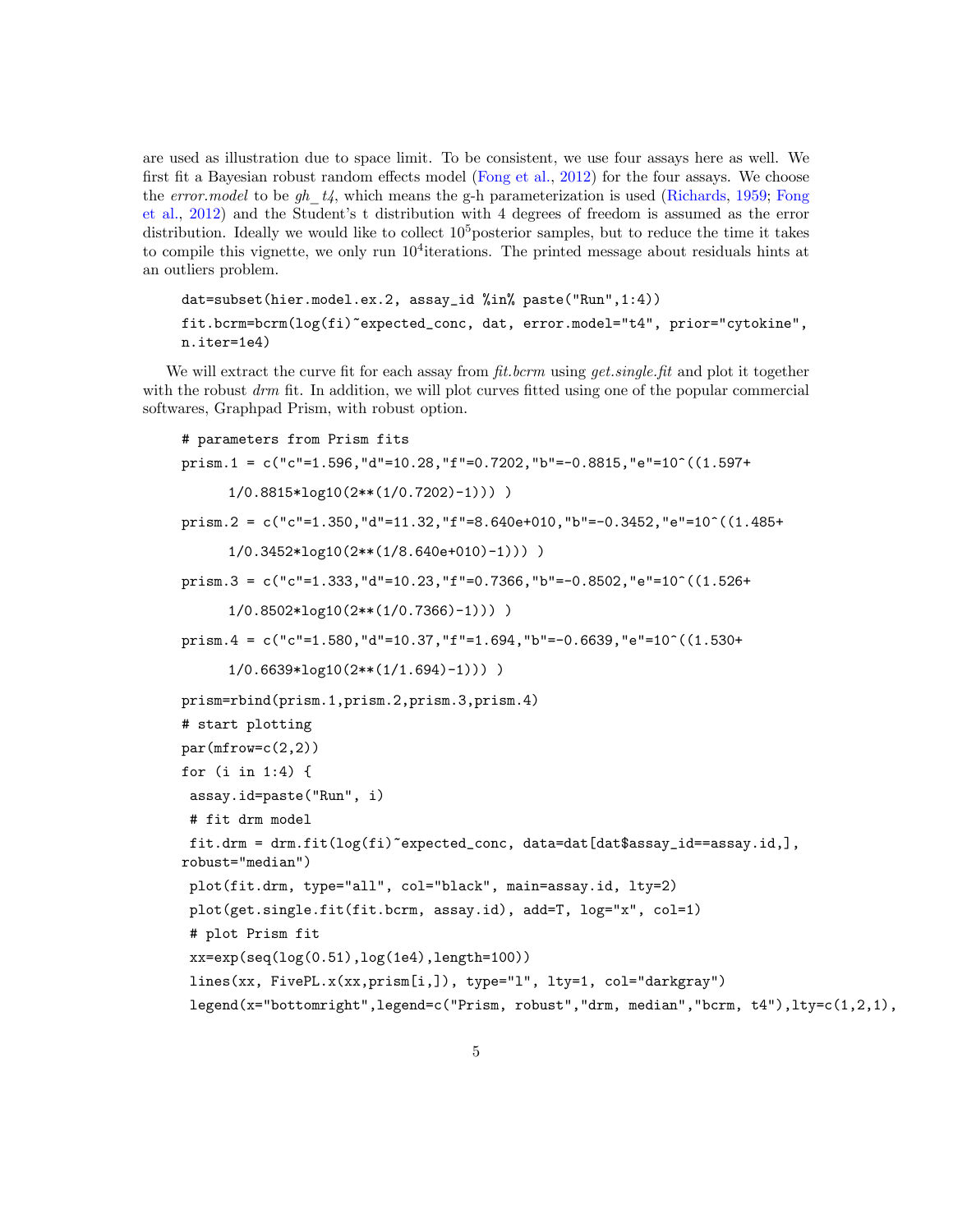```
col=c("darkgray",1,1),bty="n")
```
Figure [2](#page-3-0) shows that in Run 2, which has multiple outliers, bcrm produces a different fit from  $\dim$ and Prism. This suggests by borrowing information judiciously we can overcome the challenging issue of masking in the outliers problem.

#### 3 Robust Bayesian hierarchical model priors

The priors of the robust Bayesian hierarchical model used in  $bcrm$  are specified as follows. Denote  $\theta = \{c, d, g, \log(h), \log(f)\}\$ g-h parameterization [Richards,](#page-5-4) [1959;](#page-5-4) [Fong et al.,](#page-5-3) [2012\)](#page-5-3). Let  $\bar{\theta}$ be the average of the least square fit parameters across assay runs.

> $\theta_0 \sim N(\bar{\theta}, \text{ precision}=diag(0.40, 6.09, 1.75, 16.96, 1.08))$  $\Omega \sim Wishart_5$   $(r = 8, S = diag(1.83, 9.37, 23, 172, 2.01))$

For  $\varepsilon_{ik} \sim t_4$   $(0, \sigma^2)$ , we assume prior  $\sigma^{-2} \sim Gamma$  (shape=2, rate=0.02). For  $\varepsilon_{ik} \sim N(0, \sigma^2)$ , we assume prior  $\sigma^{-2} \sim Gamma$  (shape=2, rate=0.06).

### References

}

- <span id="page-5-2"></span>Cumberland, W., Fong, Y., Yu, X., Defawe, O., Frahm, N. and De Rosa, S.  $(2015)$ , "Nonlinear Calibration Model Choice between the Four and Five Parameter Logistic Models," Journal of Biopharmaceutical Statistics, 25, 972-983.
- <span id="page-5-0"></span>Defawe, O., Fong, Y., Vasilyeva, E., Pickett, M., Carter, D., Gabriel, E. et al (2012), "Optimization and qualification of a multiplex bead array to assess cytokine and chemokine production by vaccine-specific cells," Journal of Immunological Methods, 382, 117-128.
- <span id="page-5-3"></span>Fong, Y., Wakefield, J., De Rosa, S. and Frahm, N. (2012), "A Robust Bayesian Random Effects Model for Nonlinear Calibration Problems," Biometrics, 68, 1103-1112.
- <span id="page-5-1"></span>Fong, Y., Sebestyen, K., Yu, X., Gilbert, P. and Self, S. (2013), "nCal: a R package for nonlinear calibration," Bioinformatics, 29, 2653–2654.
- <span id="page-5-4"></span>Richards, F. (1959), "A flexible growth function for empirical use," Journal of Experimental Botany, 10, 290-300.

### 4 Appendix A: Frequently asked questions

```
Q: How do I install nCal?
A: Please follow the following steps. Step 4 is necessary for running nCal GUI.
1. Install R. R can be downloaded from http://cran.r-project.org/
```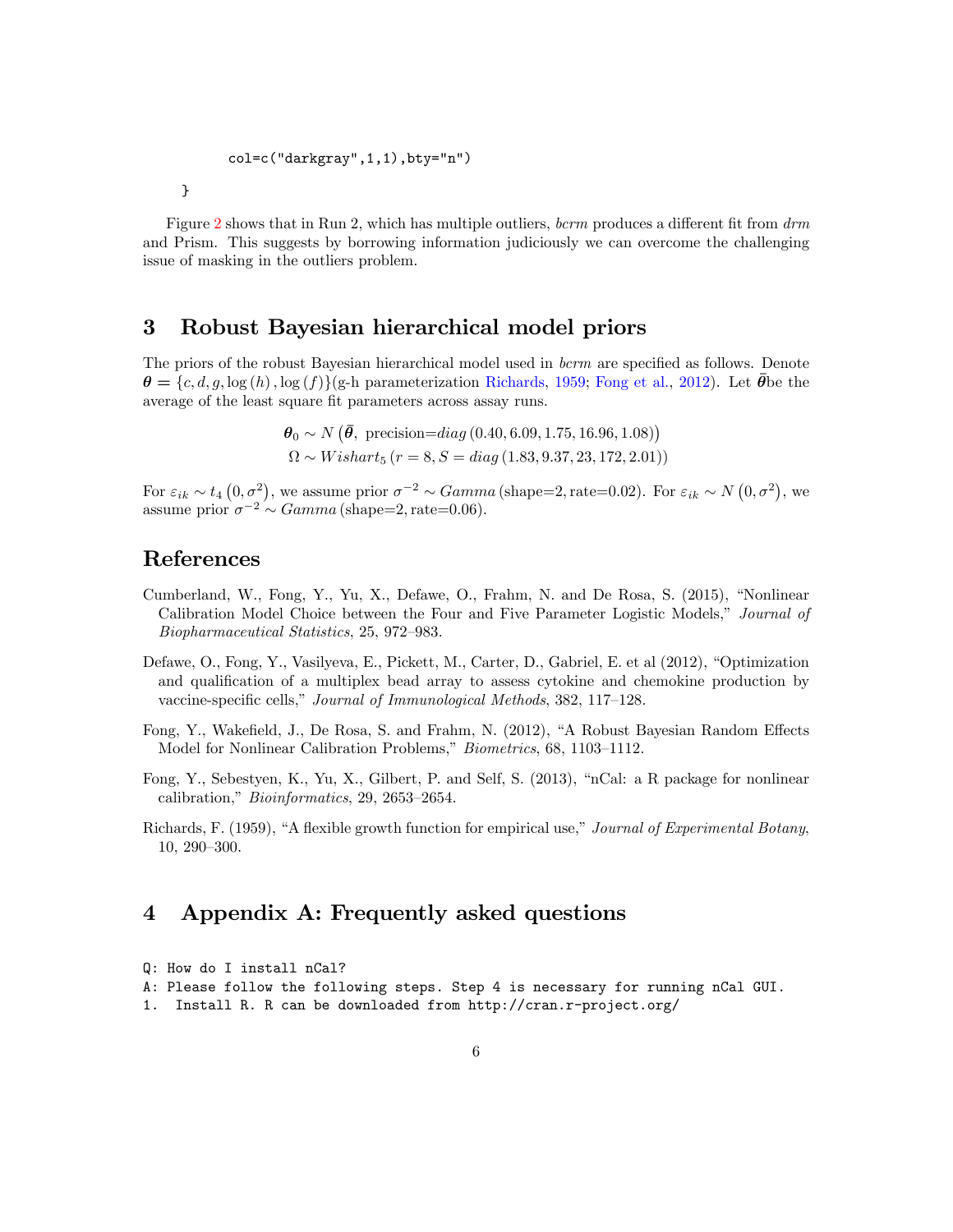```
2. Run R. On Windows, this can be done by double-clicking on the R icon.
3. Install the nCal package. At the R console, type
> install.packages ("nCal")
and press enter.
4. Install the gWidgetstcltk package. At the R console, type
> install.packages ("gWidgetstcltk")
and press enter.
Q: How do I launch the nCal GUI?
A: The nCal GUI is launched from within R. Please follow the following steps.
1. Run R. On Windows, this can be done by by double-clicking on the R icon.
2. At the R console, load the nCal library by
> library (nCal)
3. run nCal GUI by
> ncalGUI()
Q: What other programs does nCal need to be able to import Luminex raw output?
A: To import data from raw Luminex files, PERL and the R package gdata are needed.
PERL can be downloaded from http://www.activestate.com/activeperl/downloads
To install the gdata package, enter the following command in R.
> install.packages("gdata")
Q: What other programs does nCal need to be able to fit the robust Bayesian hierarchial model?
A: To fit Bayesian robust hierarchical model, JAGS and the R package rjags are needed.
First, download and install JAGS from http://sourceforge.net/projects/mcmc-jags/files/JAGS/
Second, in R enter the following command to install the rjags package.
> install.packages("rjags")
Q: Help on GUI
A: The GUI (screenshot: http://research.fhcrc.org/content/dam/stripe/youyiFong/files/gui.pdf)
is divided into four sections.
Input
   You can select a file containing the input data using the browse button.
The nCal package comes with an example Luminex raw output xls file, 02-14A22-IgA-Biotin-tiny,
and it is located at the R_installation_directory/library/nCal/misc folder.
You can use this file to test the GUI.
    The input file can be in one of three different formats.
   The Response variable field allows users to enter the name of the response variable,
and it defaults to log(fi).
* The Concentration/dose variable field allows users to enter the name of the
concentration or dose variable, and it defaults to expected_conc.
Output
* The Estimated concentrations field allows users to enter the name of the file
to save the estimated concentrations, and it defaults to estimated_concentrations.csv.
The browse button next to it allows users to choose a folder to save the file in.
* The Calibration plots field allows users to enter the name of the file to
```